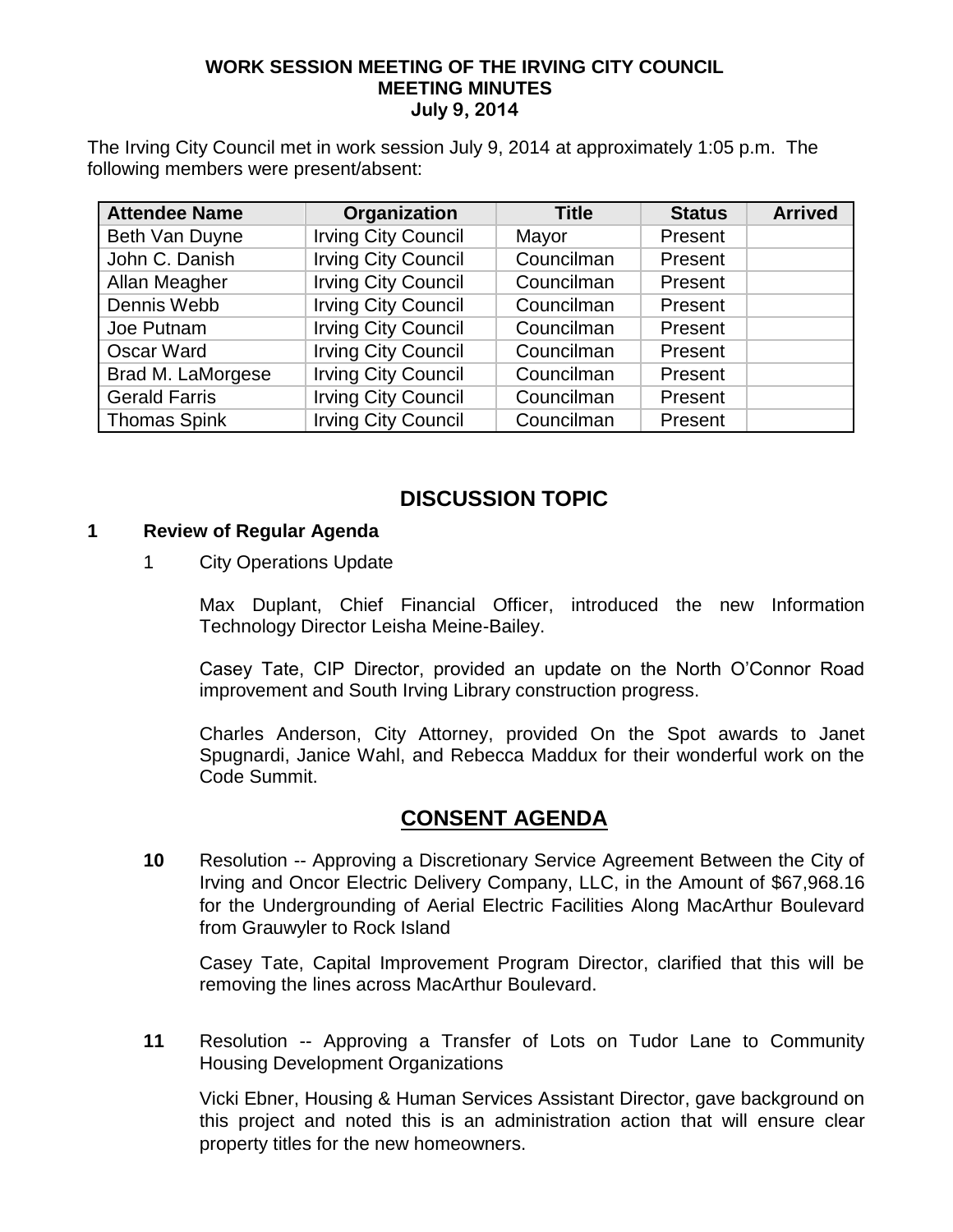**13** Resolution -- Approving the Purchase from Freightliner of Austin in the Amount of \$119,162.00 For a 2015 Freightliner Cab and Chassis with a 23 Yard Brush Dump Body through the State of Texas Local Government Statewide Purchasing Cooperative Agreement (BuyBoard)

Ramiro Lopez, Assistant City Manager-Public Works, confirmed that CNG fuel is part of the bid specifications and a cost-benefit analysis is done to see if it feasible.

**14** Resolution -- Approving the Purchase from Grande Truck Center of San Antonio in the Amount of \$961,320.00 for Four 2015 Mack Cab and Chassis with Heil 27 Yard Rear Load Refuse Collection Packer Bodies through the Houston-Galveston Area Council of Governments (H-GAC) Interlocal Cooperative Purchasing Program

Steve McCullough, Interim City Manager, noted that this fiscal year and next fiscal year budget will include purchasing new solid waste trucks due to the increase in routes.

**19** Ordinance -- Budget Adjustment #3 to the 2013-14 Fiscal Year Budget

Bret Starr, Budget Administrator, described the proposed budget adjustments.

**20** Resolution -- Approving Parking Management Plan for Irving Music Factory - ARK Group of Irving, Applicant; City of Irving, Owner

Steve Reed, Planning & Zoning Director, detailed the proposed parking management plan for the entertainment center.

### **2 Discussion of the Heritage Museum Feasibility Study**

Casey Tate, Capital Improvement Program Director, presented the Heritage Museum feasibility study. He provided an overview of what would go into the RFQ process, how long it would take, who the team would be to evaluate the study, how much the study will cost, and a time-frame for the study.

### **3 Twin Wells Golf Course Staff Recommendation**

Joe Moses, Parks & Recreation Assistant Director, presented staff's recommendation for improvements to the Twin Wells Golf Course. Staff's recommendation is option two, which includes renovations, adds clubhouse improvements from option four- increasing the city's investment, re-branding the course while it is closed for renovations, and changing operating and maintenance management structure.